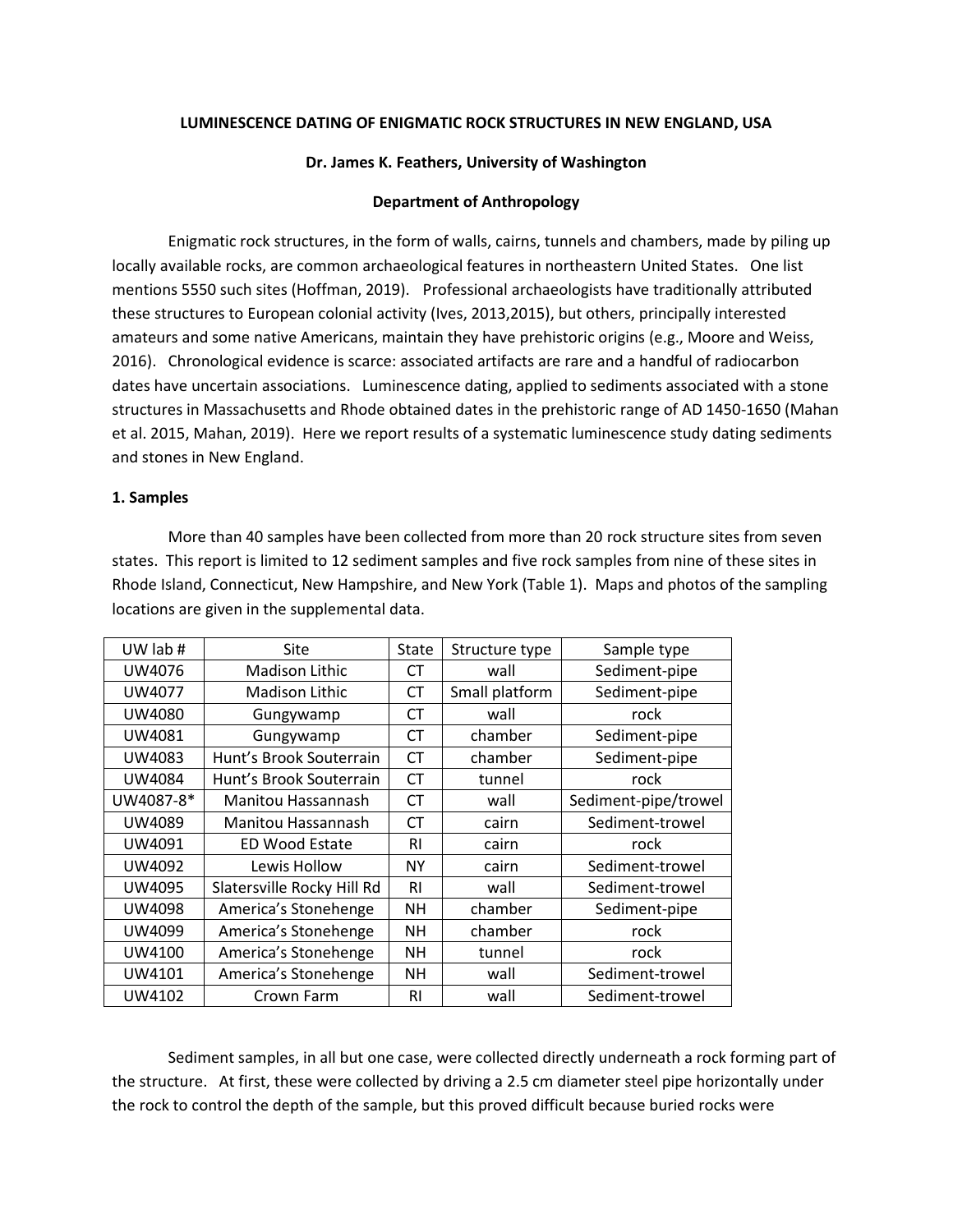encountered. Subsequently, samples were collected by trowel and shielded from light by an opaque tarp. For one sample (UW4087-UW4088) both methods were used adjacent to each other. The exception to collecting under a rock is UW4098, which was collected from sediment on top of the main chamber at America's Stonehenge. This will provide only a minimum age for the chamber.

The sediments directly beneath the rocks formed the ground surface prior to building the structure. At that time, bioturbation (mainly from tree fall, I suspect, given the forested environment) continually brought grains to the surface where they were exposed to sunlight (Feathers et al. 2015). With rock placement, grains were no longer brought to the surface, staying buried, thus providing a way to date this placement. Because only some grains were fully exposed before rock placement, only the youngest grains will provide an accurate date.

Rock samples were collected directly from an inside portion of the structure under an opaque tarp. Presumably the rocks were exposed to light during construction so dating a surface not exposed now within the structure should date the construction.

#### **2. Methods**

The luminescence signal of minerals such as quartz and feldspar is a function of natural radioactivity. The intensity of the signal is proportional to age. The amount of radiation necessary to produce the natural luminescence signal (called the palaeodose) is estimated using laboratory irradiation as an equivalent dose ( $D_e$ ). Dividing that by the dose rate gives the age since the last time the signal was set to zero, usually be heat or exposure to sunlight. The dose rate (Gy per unit time) is the rate at which irradiation is absorbed by the sample in its natural setting. It depends on the radioactivity of the sample and its immediate surroundings.

*Dose rate* – Natural radiation is composed of alpha, beta, gamma and to some extent cosmic radiation. For coarse-grained material in high radiation environments such as the case here, the bulk of the dose rate comes from beta and gamma radiation. Betas are relatively short-ranged and stem mainly from the sample itself, but gammas have a range of about 30 cm in sediments and rocks. In complicated geometries such as these rock structures the gammas can arise from sediments and rocks in the near vicinity. These may vary considerably in their radioactivity. For example, in one cairn that was measured, rocks varied in their potassium (K) content (<sup>40</sup>K is a principle source of natural radioactivity) from 1.5 to 7%.

Two approaches to estimating the gamma dose rate were applied. One was to collect a sample of sediments and rocks within about 20 cm of the sample, measure their radioactivity in the laboratory, and use the geometry to reconstruct the dose rate (following Aitken 1985, appendix H, using a density of 1.5 for the sediment and 2.6 for the rocks). The other was to place a CaSO<sub>4</sub>:Dy dosimeter at the approximate location of the sample and leave it there for one year. A drawback of the laboratory method, besides the complicated geometry, is that one cannot see and thus sample what is behind the sample. A drawback of the dosimetry method is that it is difficult to place the dosimeter exactly where the sample was. It was placed in the hole from which the sample was drawn but only at one point while the sample was taken over an area. The radioactivity can vary in this environment over short distances.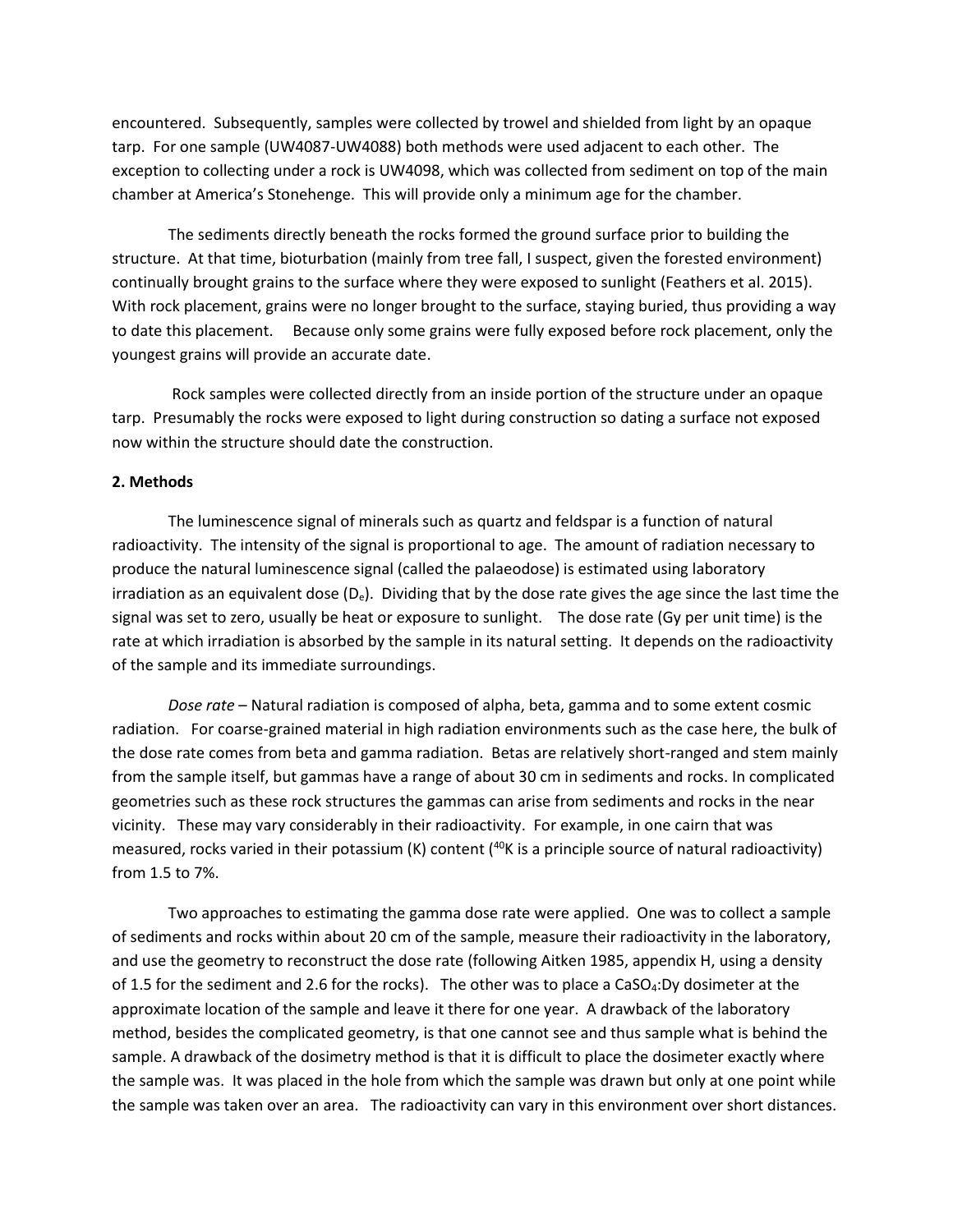For example, the calculated dose rates for UW4087 and UW4088, only 10 cm apart, varied from 3.6 to 4.3 Gy/ka. Most confidence was placed in those samples where the two approaches produced statistically identical dose rates. For the dated rocks, some of the beta dose also comes from outside the sample. There was another rock directly underneath the surface being dated. Half the beta dose rate to the surface will come from this other rock. The average of both rocks can be used for the age at the surface, but with depth, the beta dose increasingly comes from the dated rock. After a couple of millimeters all of it does. For UW4091 (the only sample where this matters) such adjustments made a difference of less than 1%. For the dated rocks dosimeters were only placed for UW4084 and UW4099. For these it was not possible to collect adjacent rocks for laboratory measurements without doing damage to the structure. No dosimeter was placed for the other rocks, because there was no practical way to retrieve them (e.g., deep in a cairn). Grain size of the rocks was not measured, but the rocks were coarse grained and it was assumed grain size averaged 150-250µm for purposes of calculating alpha and beta attenuations.

Because single grains were dated for the sediments, a further consideration for the beta dose rate is heterogeneity in the distribution of beta emitters. Some grains will receive a higher dose rate than others because they are closer to an emitter. For K-feldspars, much of this variation probably arises from variation in the percentage of internal K  $(40K)$  is a major beta emitter), which can vary from a few to 14%, Internal K was not measured on these samples, but following Smedley et al. (2012) we assumed an average internal K content of 10%, although increased the one-sigma error to 3% to cover more possibilities. For quartz, a likely source of beta heterogeneity is the K-feldspar grains, which can have an uneven distribution if not abundant. The distribution of K "hotspots" was modelled after Mayya et al. (2006) and Chauhan et al. (2021), taking into account the beta dose rate and the percentage of betas stemming from K, to see how much over-dispersion in D<sup>e</sup> could be potentially explained by beta heterogeneity. This could have some bearing on the minimum age model used to determine De.

Moisture contents were estimated from measured current values, which varied from 1 to 9%, although at least 3% was assumed. The samples were relatively dry, being situated under rocks or in structures. Laboratory measurements of dose rate used alpha counting, beta counting and flame photometry.

*Equivalent dose* – For the sediments, luminescence was measured on 180-212 µm single grains of K-feldspar and quartz. These were prepared following standard procedures, including wet and dry sieving, treatment with HCl and  $H_2O_2$ , and density separation using heavy liquids of 2.58 and 2.66 specific gravity for K-feldspars and quartz respectively. Quartz was additionally etched for 40 min in 48% HF. Given the low sensitivity of quartz noted in the literature for Quebec (using UV filters), we originally thought that only K-feldspars would be used, but quartz for all samples had a measurable signal in the UV, Measurements were made on Risø TL/OSL-DA-20 reader, using infrared stimulated luminescence (IRSL) for feldspars and optically stimulated luminescence (OSL) for quartz. Stimulation of the Kfeldspars was by a 150 mW 830nm IR laser, set at 30% power and passed through a RG780 filter. Stimulation of quartz was by a 540 nm green laser (45W/cm<sup>2</sup>) at 90% power. Emission for K-feldspars was through a blue filter pack (350-450 nm) and for quartz through a UV340 (ultraviolet) filter. The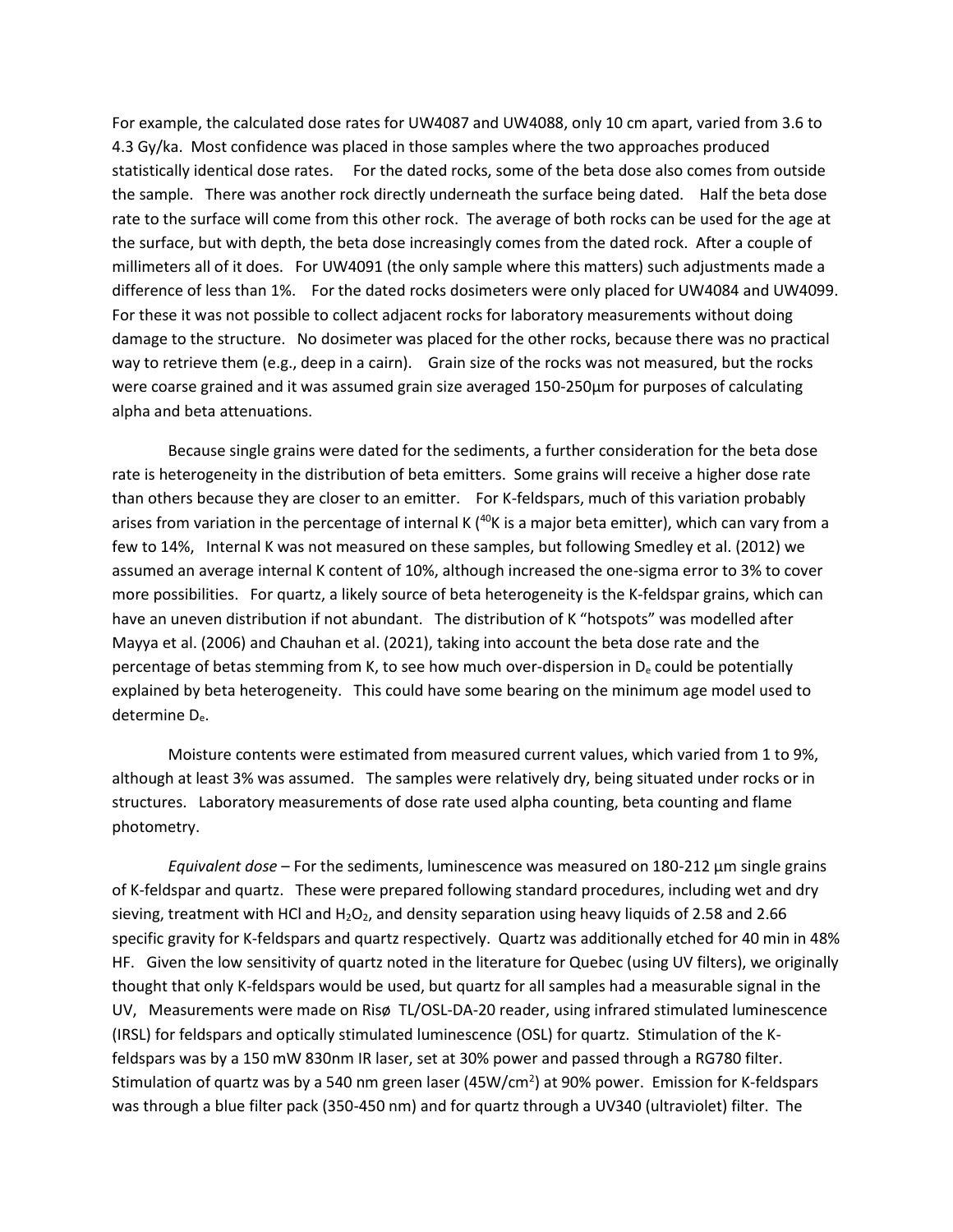signal was collected for 0.8 s, with the first 0.06 s used for analysis and the last 0.15 s for background. D<sup>e</sup> was determined using the single-aliquot regenerative (SAR) protocol (Murray and Wintle 2000, Auclair et al. 2003). Regeneration doses of from 1 to 20 Gy and test dose of 3 Gy were employed. Laboratory doses were provided by a <sup>90</sup>Sr beta source, calibrated at each single-grain position using quartz gamma-irradiated at Pacific Northwest National Laboratory, Hanford, WA. A preheat of 250°C for 1 m was employed for K-feldspars after both regeneration and test doses. For quartz a preheat of 240°C for 10 seconds was employed after regeneration doses and a 200°C cut heat after test doses.. The IRSL protocol included after every cycle a high temperature (325°C) stimulation using IR diodes for 40s to reduce signal carry over. Zero dose and repeat regeneration doses were used to detect violation of the SAR assumptions, and grains that did not meet these criteria were removed from analysis along with any grains that lacked a measurable signal, had a natural signal that did not intersect the regeneration growth curve, and for quartz, any grains deemed to be feldspars by a response to an IR stimulation after two regeneration doses. A dose recovery test to see if known doses can be obtained with the protocol was performed for both minerals.

K-feldspar suffers from a loss of signal at ambient temperature called anomalous fading. For older samples, a high temperature IR stimulation, in a method called post-IR-IR (pIRIR), is commonly used to circumvent fading, but the pIRIR signal is known to be difficult to bleach (Buylaert et al. 2012). Because these samples are young and we wanted to be sure some grains were well bleached, we did not use it. Instead, we corrected for fading using the Huntley-Lamothe (2001) method, which seems to work well for young samples. Fading was corrected on every grain following procedures by Auclair et al. (2003), using regeneration doses of about 30 Gy, test doses of about 10 Gy, and storage times up to 3 days or longer.

Because only some of the grains in the samples are apt to be well-bleached, we utilized the minimum age model (Galbraith and Roberts 2012) to determine the  $D<sub>e</sub>$  of the youngest grains. The central age model for central tendency and the finite mixture model for the structure of the distribution (Galbraith and Roberts 2012) were also employed for comparison. Radial graphs of the distributions were constructed for every sample.

For the rocks, at least three 1.5 cm cores were drilled into unexposed surfaces using a diamond tipped drill bit mounted on a drill press under red light conditions. The cores were then sliced into ~1 mm slices using a Pace Technology precision saw with a 400 µm diamond studded blade. Because some of the rocks were rather friable, the cores were first impregnated in epoxy before cutting. The rocks were coarse-grained granitic gneiss. Portions of each slice were measured for luminescence on a Risø TL/OSL-DA-15 reader. D<sup>e</sup> was determined by the double SAR method (Banerjee et al. 2001), where an infrared stimulation proceeded a blue stimulation, both using diodes and for 100 s at each step. Emission was through a UV340 filter, and the preheat and test dose were the same as those used for quartz described earlier. A fading test was performed on all slices.

## **3. Results**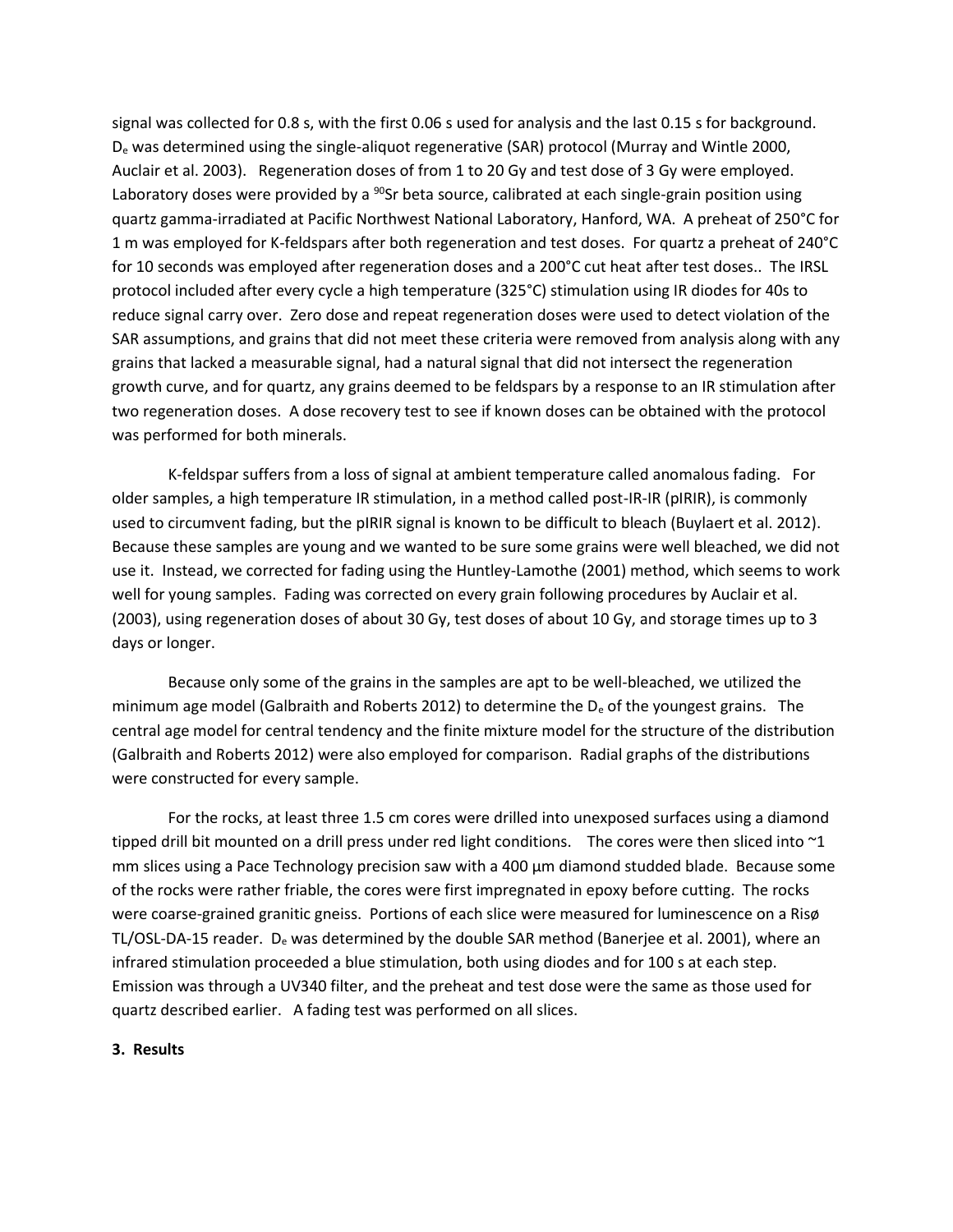*Dose rate* -- Table S1 gives the relevant concentrations provided by alpha counting and flame photometry. Table S2 compares the beta dose rate determined in two ways, compares the gamma (plus cosmic) dose rates between laboratory and field measurement (dosimeters), and lists the total dose rate for both quartz and k-feldspar. The beta dose rate was calculated from flame photometry and alpha counting assuming secular equilibrium and also measured directly by beta counting. These differed significantly for only a handful of samples (marked in italics in S2), most seriously for UW4092. The problem in all cases seemed to be an error in K measurement. The dose rate was adjusted for these samples to agree with the beta counting.

Figure 1 compares the gamma and cosmic dose rates between laboratory measurements and the field measurements from the dosimeter. The data are from Table S2. Of the 12 comparison, 5 are within error terms, 3 are relatively close and four are quite different. (The data for UW4102 are not plotted because the dosimeter reading for this sample was abnormally high, twice that of the next highest reading.) The dosimeter readings are also systematically higher (in all cases but one) than the laboratory measurements. We also noticed this on two samples, measured at the same time, from southwestern Washington state, where the deposits are fairly homogeneous. We do not have a reason for this bias, but it is possible the dosimeters are over-estimating the dose rate, although as will be seen only four samples present a significant difference between the two measures, and of those four three using the dosimetry measurements produced ages consistent with other samples. The effect of the dosimeter measurements on the final dose rates was judged by a comparison of dose rates for Kfeldspar (Table S2). The final dose rates comparing lab and dosimeter measures for the gamma/cosmic dose rate, on the 11 samples where such a comparison could be made, do not differ at one-sigma for five samples, at two-sigma for four samples, and are really only a problem for UW4076, UW4089 and UW4102, although for UW4092 the agreement at two-sigma is only because of high errors. The issue will be considered further when calculating ages.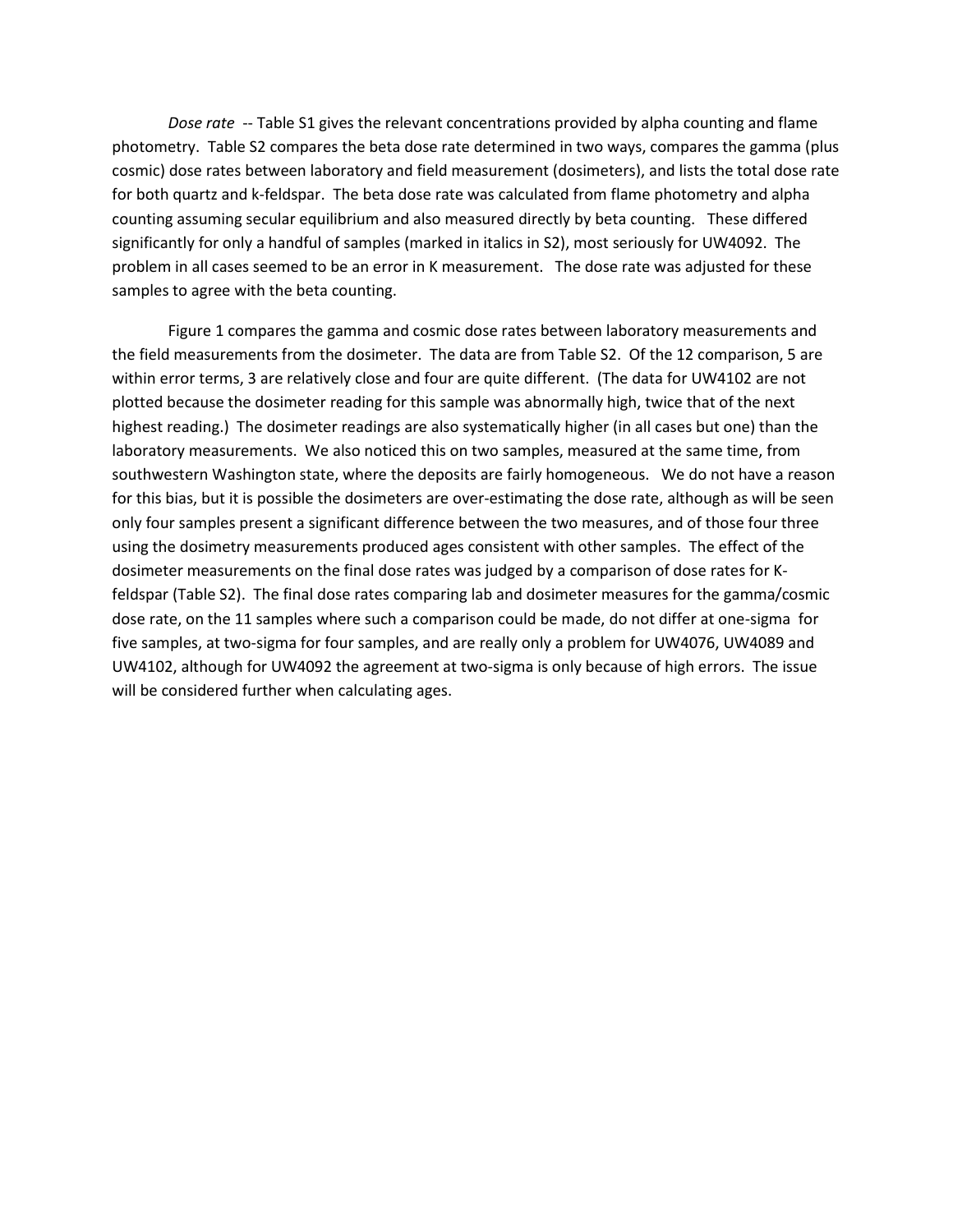

Figure 1. Comparison of gamma and cosmic dose rates between the laboratory measurements and the field measurements (dosimeter). The red line is 1:1 correspondence.

*Equivalent dose and age – K-feldspars* – Table 2 gives the number of accepted grains, the D<sup>e</sup> values , over-dispersion and the average fading rate for each sample. The samples were relatively sensitive: 32% of all grains passed the rejection criteria and were accepted for analysis. Most of the rejections were due to poor signals. Some grains, about 2 percent of all grains, were rejected because D<sub>e</sub> was not significantly different from zero. While these may have some bearing on the age of these young samples, most of them were poor precision grains that would not affect over-all statistics. The over-dispersion, which is a statistical measure of the spread in values, was very high, more than 100% for most samples. While some of this may reflect differential fading, the most likely explanation is a wide dispersion in ages, supporting the idea that only some of the grains were well bleached at the time of rock placement. Average fading rates vary widely among samples. This reflects the wide range of fading values commonly seen in single-grain data. High errors on fading rates are characteristic of single-grains, but other work by this lab (Feathers et al. 2019) has shown that fading rates on individual grains are broadly reproducible. Summary statistics such as those provided by the various age models are particularly reproducible.

| Sample | # accepted | $D_e$ (Gy)      | Over-dispersion (%) | Fading rate, g, (%/decade) |
|--------|------------|-----------------|---------------------|----------------------------|
|        | grains     |                 |                     | Weighted average           |
| UW4076 | 166        | $1.70 \pm 0.13$ | 93.8                | $2.67 \pm 0.80$            |
| UW4077 | 103        | $3.40 \pm 0.43$ | 117.5               | $1.87 \pm 0.71$            |
| UW4081 | 250        | $7.18 \pm 0.55$ | 118.2               | $4.09 \pm 0.40$            |

Table 2. De and other data for K-feldspars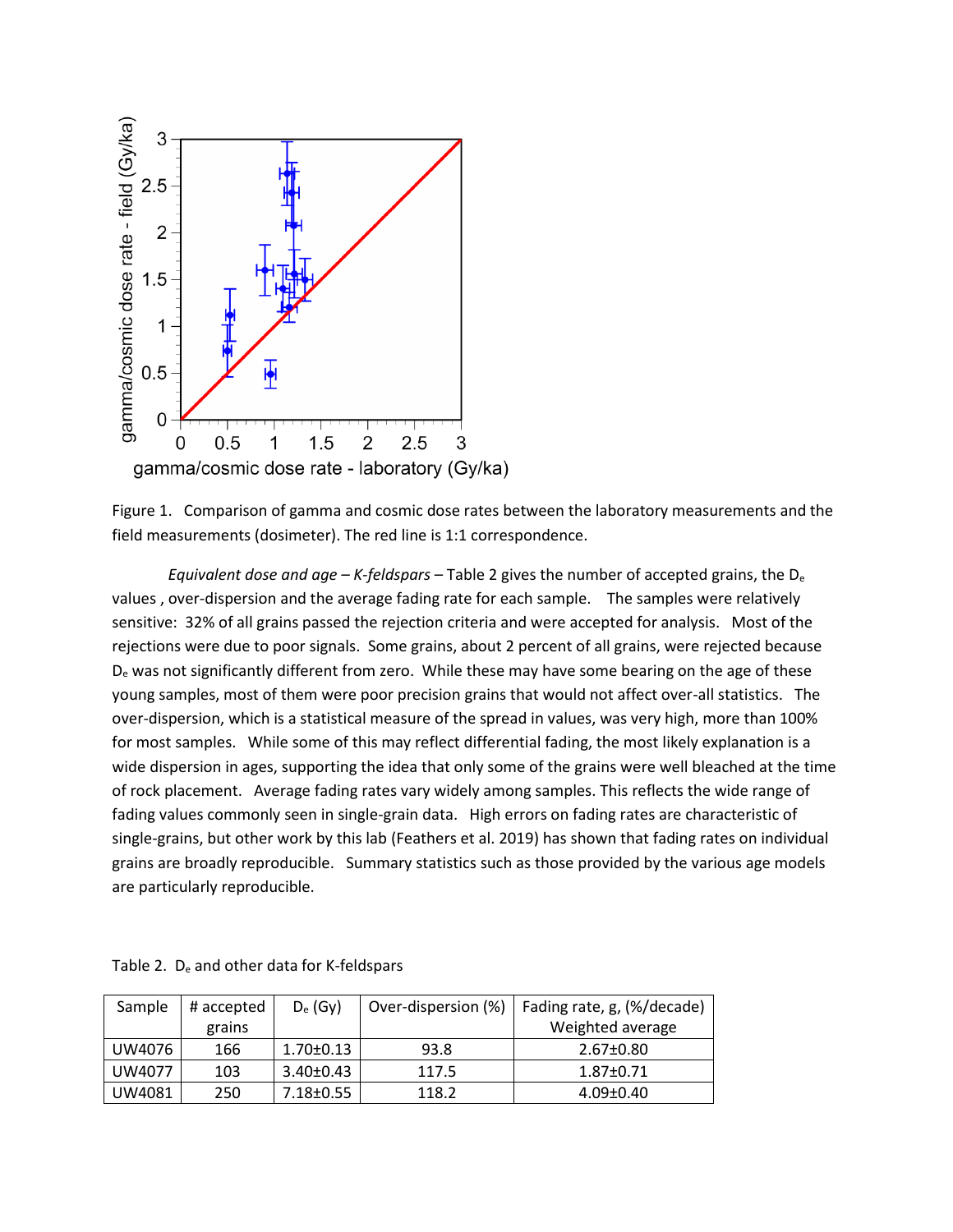| UW4083 | 182 | $10.5 \pm 0.90$ | 111.3 | $5.59 \pm 0.58$ |
|--------|-----|-----------------|-------|-----------------|
| UW4087 | 244 | $2.44 \pm 0.31$ | 127.2 | $8.69 \pm 0.96$ |
| UW4088 | 116 | $3.33 \pm 0.43$ | 126.2 | $6.47 \pm 0.73$ |
| UW4089 | 177 | $3.86 \pm 0.28$ | 86.4  | $6.19 \pm 0.48$ |
| UW4092 | 155 | $2.86 \pm 0.32$ | 133.2 | $8.61 \pm 0.66$ |
| UW4095 | 112 | $3.65 \pm 0.46$ | 121.2 | $3.31 \pm 0.77$ |
| UW4098 | 234 | $4.92 \pm 0.38$ | 110.5 | $2.92 \pm 2.78$ |
| UW4101 | 106 | $6.46 \pm 0.70$ | 103.1 | $1.64 \pm 5.45$ |
| UW4102 | 128 | $3.55 \pm 0.37$ | 111.4 | $6.31 \pm 0.80$ |

Table 3 gives the ages -- corrected for fading using the Huntley-Lamothe (2001) method -- from the central age model and the minimum age model, plus the over-dispersion. The ages were calculated for most samples using the laboratory derived dose rates, but for samples where using the dose rate from the dosimetry data made a significant difference in age the ages from the latter are also given. The distributions are displayed as radial graphs in Figure S3.

The over-dispersion values for the ages are similar to those for equivalent dose. This suggests the over-dispersion is not the result of differential fading. It is more likely a function of differential age, justifying the use of the minimum age model to determine the age of rock placement. The minimum age model requires the input of an over-dispersion value considered typical of a single-aged sample. A dose recovery test was performed on grains from four samples. The same dose is given to all grains, so this represents a single-aged sample. When three high outliers and one low outlier were removed, the remaining 33 grains that were accepted gave a ratio of derived to administered dose of 1.06 ± 0.04 with an over-dispersion of 6%. This is satisfactory but the over-dispersion is under-estimated because of the removal of outliers. An over-dispersion value of 15% was used for the minimum age model. The minimum age model can be run with three or four unknowns. Both were attempted, but using four unknowns either produced the same value as using three unknowns or resulted in poor fits for most samples.

For three of the samples where ages derived using the dosimetry data are given, these ages are more in align with the ages from the other samples. This implies the dosimeters gave a more accurate gamma dose rate than the laboratory measurements did. For the fourth sample, UW4102, which had a very high dosimeter reading, the age using the dosimetry information gave an age of AD1880, probably young enough for the structure to have a written record of its construction, which it does not have. The dosimeter is probably inaccurate. Overall, the ages are remarkably consistent. The ages for the three samples using the dosimeter information and the ages of all others using only laboratory measurements (leaving out UW4088), yields a weighted average age of 0.43 ± 0.02 ka, or AD 1590 ± 20, with no overdispersion. That means all ages are statistically consistent with a single-age, which is 30 years before the first European settlers arrived. UW4088 has an anomalously young age. This sample was collected by trowel only 10 cm from UW4087 which was collected using a pipe. The ages from the central age model are similar, but UW4087 just did not have the large number of very young grains that UW4088 did. Possibly this means that modern grains found their way into this sample, although other samples collected with a trowel did not have this problem.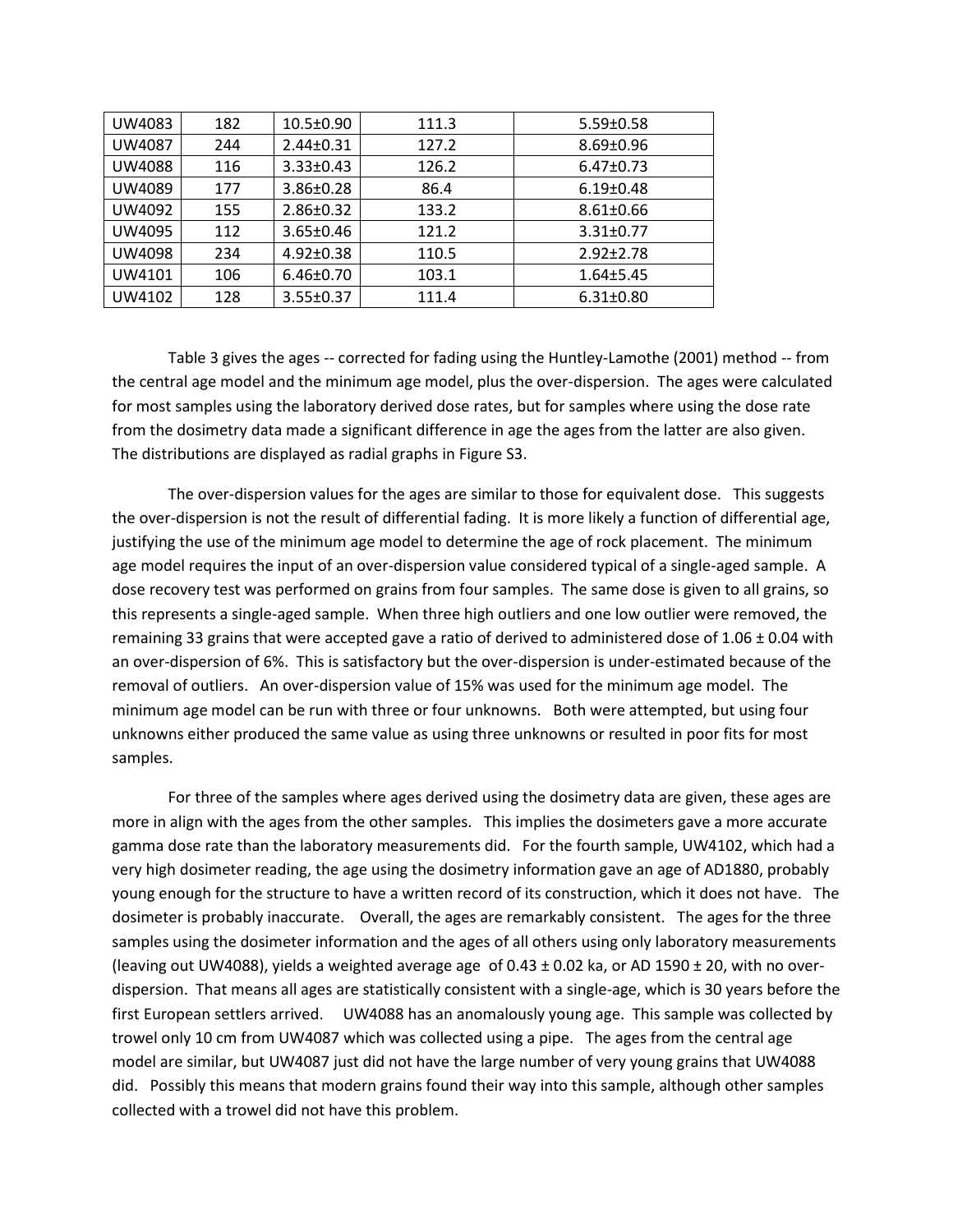| Sample         | Age (ka)          | Over-dispersion | Age (ka)          | Calendar date |
|----------------|-------------------|-----------------|-------------------|---------------|
|                | Central age model | %               | minimum age model | (years AD)    |
| UW4096         | $1.37 \pm 0.15$   | 96.1            | $0.54 \pm 0.08$   | 1480±80       |
| With dosimeter | $0.98 + 0.11$     | 94.7            | $0.39 \pm 0.06$   | 1630±60       |
| UW4077         | $2.02 \pm 0.29$   | 114.9           | $0.37 \pm 0.07$   | 1650±70       |
| UW4081         | 2.74±0.23         | 113.4           | $0.46 \pm 0.05$   | 1560±50       |
| UW4083         | 3.36±0.37         | 108.4           | $0.48 \pm 0.08$   | 1540±80       |
| <b>UW4087</b>  | $0.90 \pm 0.14$   | 96.3            | $0.46 \pm 0.11$   | 1560±110      |
| <b>UW4088</b>  | $0.80 \pm 0.08$   | 112.3           | $0.24 \pm 0.07$   | 1780±70       |
| UW4089         | $1.44 \pm 0.13$   | 76.2            | $0.59 \pm 0.01$   | 1430±70       |
| With dosimeter | $1.08 \pm 0.10$   | 76.6            | $0.40 \pm 0.07$   | 1620±70       |
| UW4092         | 1.76±0.26         | 128.8           | $0.66 \pm 0.07$   | 1360±70       |
| With dosimeter | $1.14 \pm 0.16$   | 126             | $0.43 \pm 0.05$   | 1590±50       |
| UW4095         | $1.12 \pm 0.15$   | 111.7           | $0.33 \pm 0.07$   | 1690±70       |
| <b>UW4098</b>  | 2.17±0.20         | 113.6           | $0.41 \pm 0.05$   | 1610±50       |
| UW4101         | 2.28±0.27         | 99.8            | $0.55 \pm 0.10$   | 1470±100      |
| UW4102         | $1.54 \pm 0.22$   | 106.5           | $0.40 \pm 0.10$   | 1620±100      |
| With dosimeter | $0.60 \pm 0.09$   | 112.8           | $0.14 \pm 0.03$   | 1880±0.03     |

Table 3. Age data for K-feldspars

The shape of the radial graphs can inform on the likelihood that the minimum age model isolates well bleached grains. There are two general patterns in the graphs. One, represented by UW4092 in Figure 2, is a somewhat bimodal distribution, showing a large number of grains consistent with the minimum age model and a smattering of older grains. Seven of the samples have this kind of distribution. The other pattern, represented by UW4081 in Figure 2, does not show much of a clump at the young end but rather a more or less even distribution throughout the age range. Five show this pattern. The clumping at the young end of the bimodal distributions suggests that these grains represent the youngest possible grains. There are no points below the bottom line in the graph, which seems to act as a barrier. I argue these grains are well bleached. That is less clear for UW4081. There could be younger grains. However, because there is no difference in minimum ages between the two patterns, it is likely the youngest grains in all samples are well bleached. The older grains in the distributions seem to give Late Pleistocene ages, which is probably the age of the landform the structures sit on.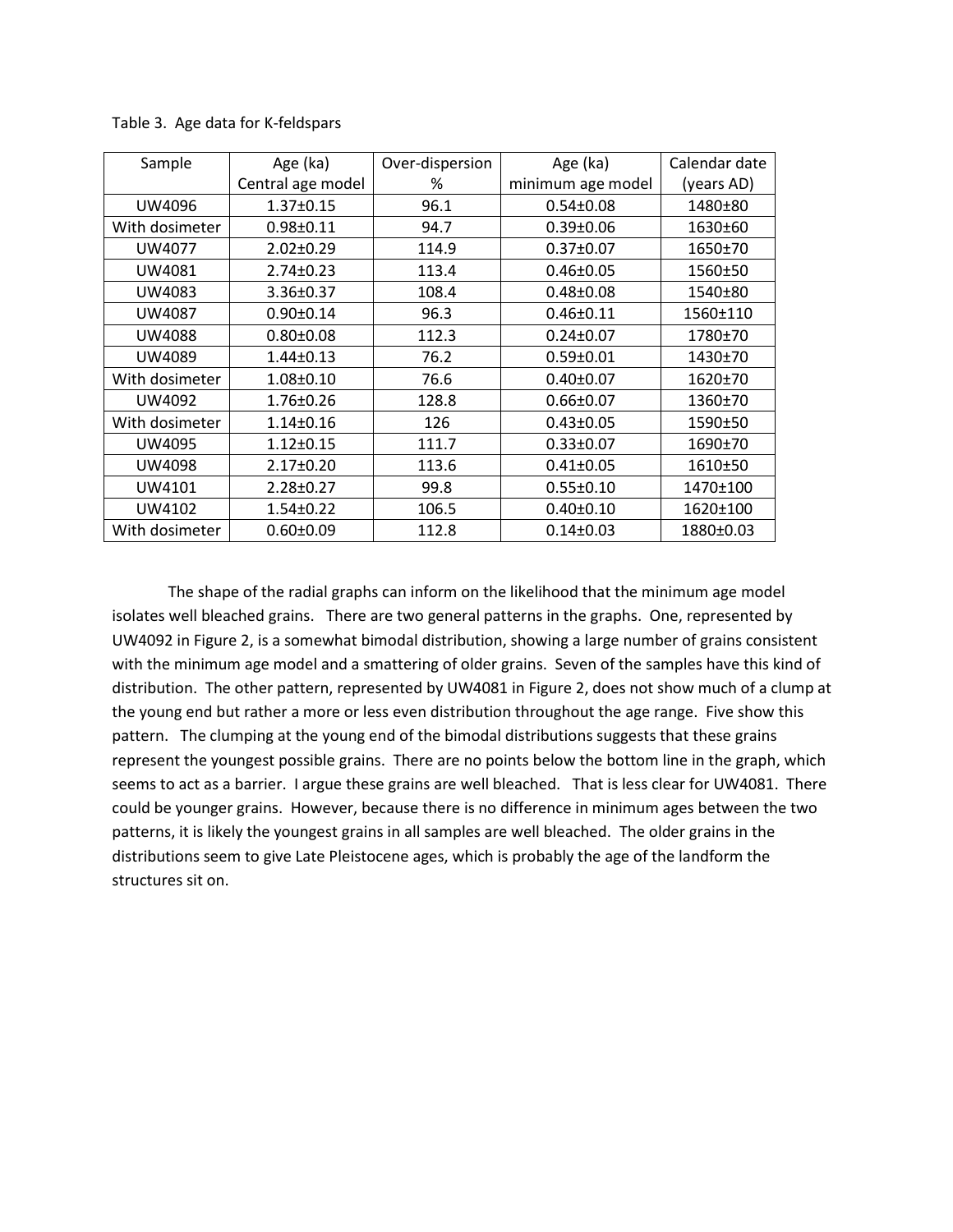

Figure 2. Radial graphs for the age distribution of K-feldspar grains in UW4092 (left) and UW4081 (right). UW4092 shows a bimodal distribution, while UW4081 shows a more continuous distribution.

*Equivalent dose and age – quartz*. Table 4 gives the number of grains accepted, the D<sup>e</sup> from the central age model, the over-dispersion, and the  $D<sub>e</sub>$  from the minimum age model. Quartz was much less sensitive than the K-feldspar, as is typical. Only 9 % of grains passed the acceptance criteria (compared to 32% for K-feldspar) and it took a lot of machine time to get a statistically large enough sample. A vast majority of the rejects were for poor signal.

| Sample | # accepted | $D_e$ (Gy)        | Over-dispersion (%) | $D_e(Gy)$         |
|--------|------------|-------------------|---------------------|-------------------|
|        | grains     | Central age model |                     | Minimum age model |
| UW4076 | 66         | $2.40 \pm 0.24$   | 68.2                | $0.98 \pm 0.16$   |
| UW4077 | 89         | $1.53 \pm 0.20$   | 116.1               | $0.44 \pm 0.07$   |
| UW4081 | 78         | $5.25 \pm 0.76$   | 120.1               | $0.8 \pm 0.08$    |
| UW4083 | 49         | $4.40 \pm 0.81$   | 116.4               | $1.20 \pm 0.34*$  |
| UW4087 | 108        | $1.46 \pm 0.18$   | 114.9               | $0.64 \pm 0.04$   |
| UW4088 | 43         | $0.88 \pm 0.13$   | 86.0                | $0.61 \pm 0.05$   |
| UW4089 | 68         | $4.07 \pm 0.52$   | 96.7                | $0.75 \pm 0.08$   |
| UW4092 | 100        | $1.54 \pm 0.18$   | 103.7               | $0.53 \pm 0.09$   |
| UW4095 | 91         | $2.08 \pm 0.26$   | 109.6               | $0.90 \pm 0.05$   |
| UW4098 | 72         | $2.35 \pm 0.35$   | 113.9               | $0.79 \pm 0.15$   |
| UW4101 | 156        | $3.23 \pm 0.25$   | 89.6                | $0.89 \pm 0.09$   |
| UW4102 | 63         | $2.09 \pm 0.32$   | 117.2               | $0.47 \pm 0.10$   |

Table 4. De and other data for quartz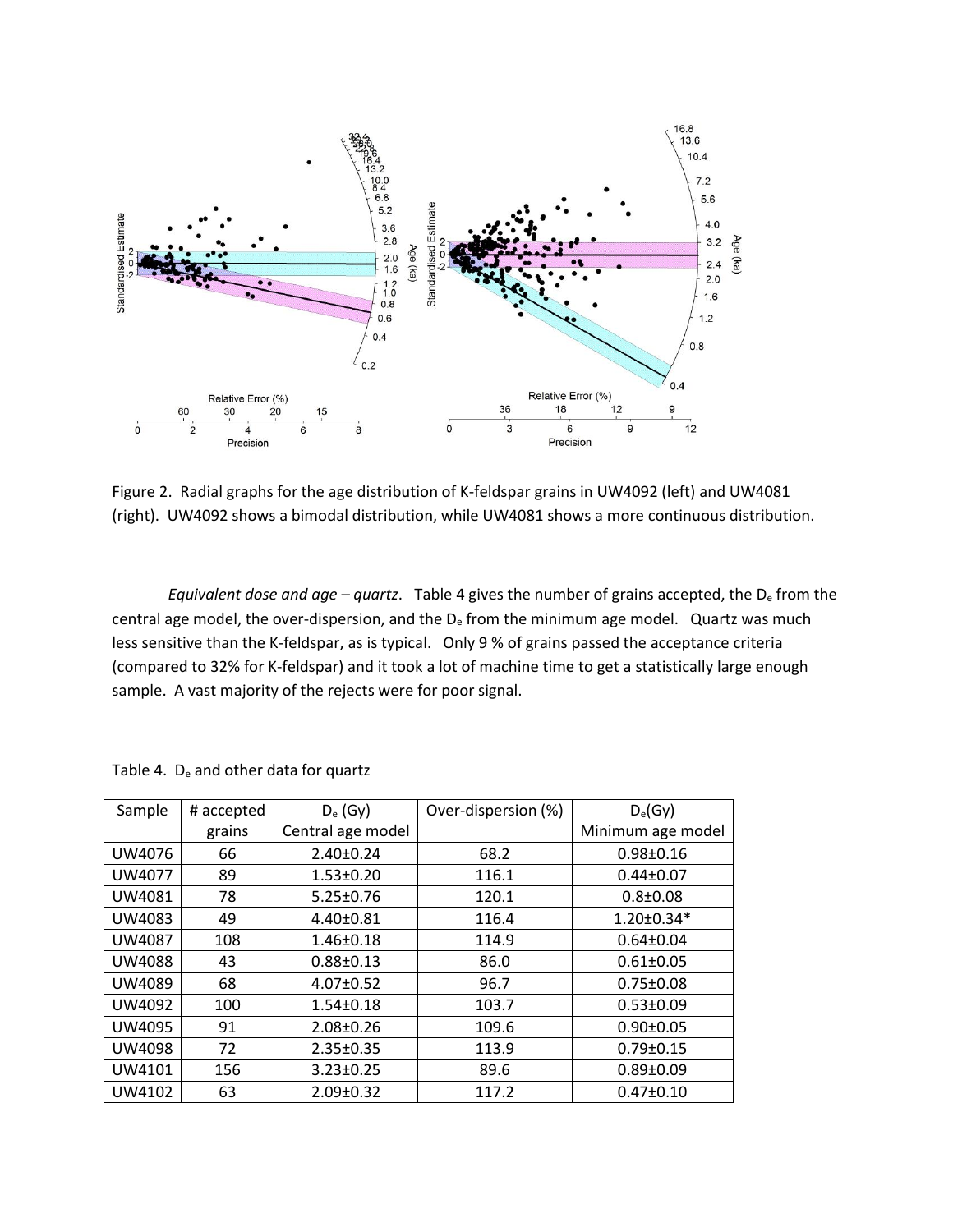# \* One outlying point removed

A dose recovery test was done on seven samples, and 88 grains passed the acceptance criteria. The ratio of derived to administered dose was  $1.04 \pm 0.3$ , again satisfactory, with 9% over-dispersion. An over-dispersion value of 15 % was assumed typical of a single-aged sample for the minimum age model, although this value will be re-evaluated later. Radial graphs are shown in Figure S4. Most samples have the bimodal pattern, so the young grains are probably well bleached. Ages are given in Table 5. The ages are computed using the laboratory dose rate data, except for the minimum age for UW4076, UW4089 and UW4092 where the dosimetry data were used, as justified in the discussion on Kfeldspars.

| Sample        | Age (ka)          | Age (ka)          | Calendar age |
|---------------|-------------------|-------------------|--------------|
|               | Central age model | Minimum age model | (years AD)   |
| UW4076        | $2.69 \pm 0.33$   | $0.66 \pm 0.16$   | 1360±160     |
| UW4077        | $1.22 \pm 0.18$   | $0.35 \pm 0.06$   | 1670±60      |
| UW4081        | 1.88±0.29         | $0.29 \pm 0.03$   | 1730±30      |
| UW4083        | $1.31 \pm 0.25$   | $0.36 \pm 0.10$   | 1660±100     |
| UW4087        | $0.48 \pm 0.06$   | $0.21 \pm 0.02$   | 1810±20      |
| <b>UW4088</b> | $0.24 \pm 0.04$   | $0.17 \pm 0.02$   | 1850±20      |
| UW4089        | $1.33 \pm 0.18$   | $0.17 \pm 0.02$   | 1850±20      |
| UW4092        | $0.65 \pm 0.09$   | $0.14 \pm 0.03$   | 1880±30      |
| UW4095        | $0.71 \pm 0.10$   | $0.31 \pm 0.03$   | 1720±30      |
| UW4098        | $1.12 \pm 0.19$   | $0.38 + 0.08$     | 1640±80      |
| UW4101        | $1.34 \pm 0.12$   | $0.37 \pm 0.04$   | 1650±40      |
| UW4102        | $0.89 \pm 0.15$   | $0.20 \pm 0.04$   | 1820±40      |

Table 5. Quartz ages.

The quartz ages from the minimum age model are systematically younger than the K-feldspar ages, except for UW4076 (Figure 3). Many are colonial in age, but others are post-colonial, dating to the 19<sup>th</sup> century, later than even those who support a colonial era origin for the structures would argue. Moreover, unlike the K-feldspar dates, the quartz dates are not statistically consistent with a single date. The reasons for the differences between the feldspar and quartz ages will be taken up later.

*Equivalent dose and age – rocks*. Of the five rocks measured, three of them, UW4080, UW4099 and UW4100, yielded very high  $D<sub>e</sub>$  values at the surface of the rock. This indicates the rocks were not well-bleached at the time of their placement. Only data from the other two rocks, UW4084 and UW4091, are presented. The double SAR method provides a  $D<sub>e</sub>$  value for both IRSL and OSL. The OSL signal was poor on both rocks. Only on one core from UW4091 did the signal pass the acceptance criteria. The focus here then is on the IRSL signal. Table S3 gives the IRSL  $D_e$  and Ln/Tn (signal ratio between the natural and first test dose) as a function of depth for two cores from each sample and the OSL D<sub>e</sub> and Ln/Tn for one core from UW4091. Ln/Tn is plotted as a function of depth in Figure 3 for one core from each sample. The points are fit using a luminescence exposure aging model (Sohbati et al. 2013) as explained in the caption.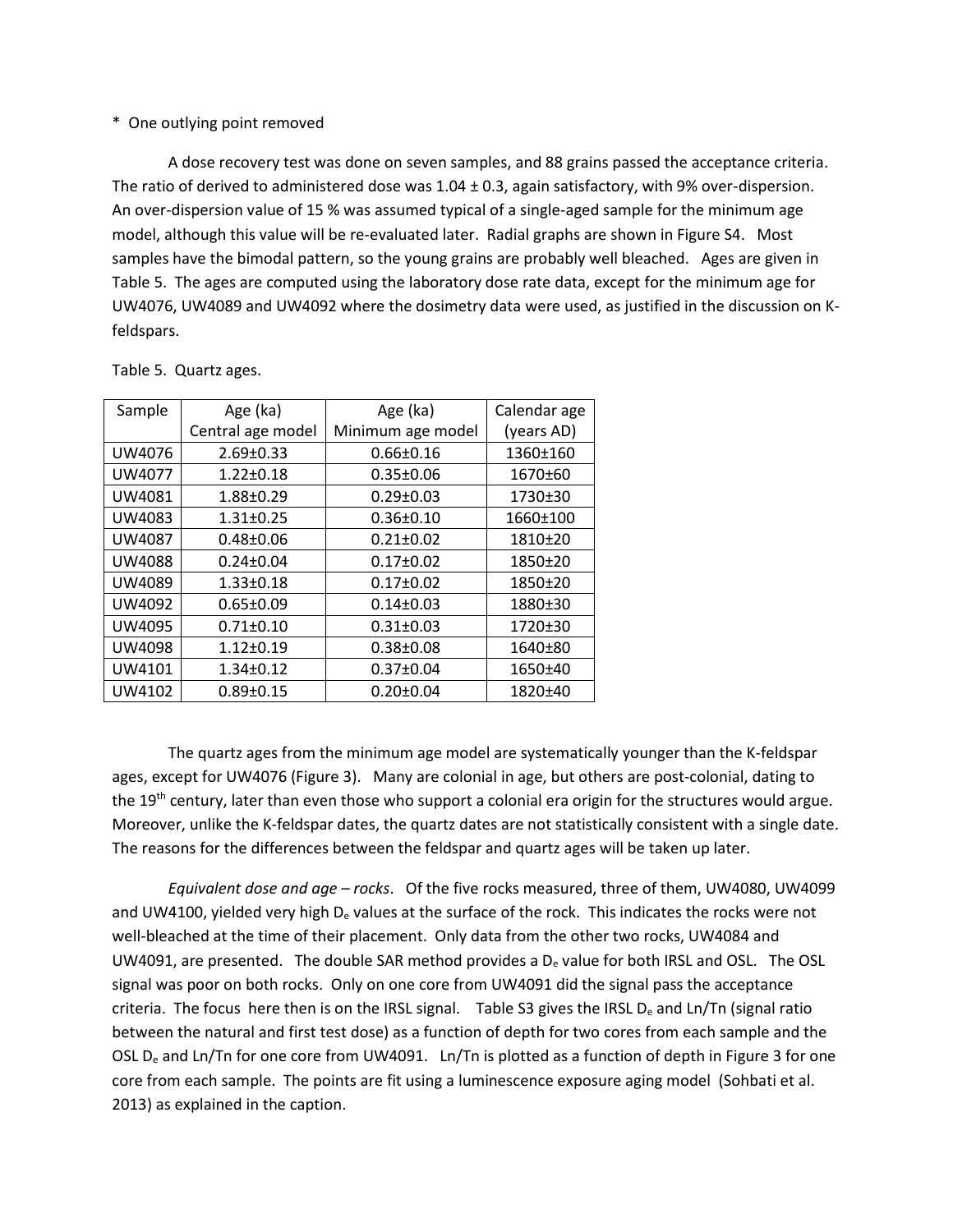

Figure 2. Comparison of K-feldspar and quartz ages. Red line is 1:1 correspondence.

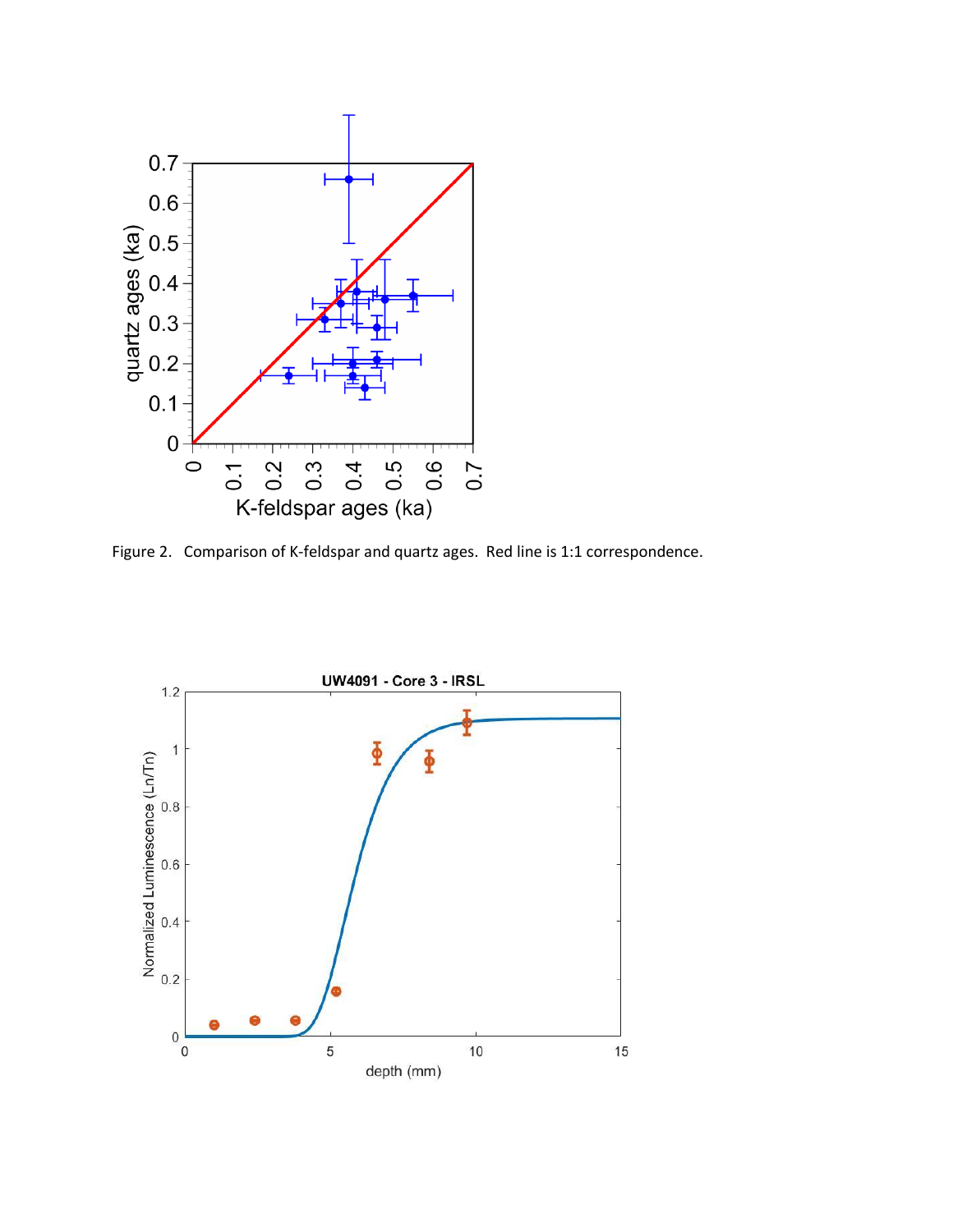

Figure 3. Depth profiles for rocks from (top) Ed Wood Cairn, RI, (UW4091) and (bottom) Hunt's Brook Souterrain, CT (UW4084). Blue lines are fits using exposure equation: L=L<sub>o</sub> exp(- $\phi \sigma$ <sub>o</sub> t)exp(- $\mu$ x) where  $L_0$  = saturation level,  $φσ$  = cross-section, t = time,  $µ$  = attenuation coefficient, x=depth Data is first formatted by measuring the weighted Ln/Tn values for each core slice, then the values are normalized to the weighted average Ln/Tn values of the deepest two slices. These data are then fitted to the model using a standard trust-region nonlinear least squares approach, utilizing arbitrary parameter values for the luminescence decay rate constant, time, and the light attenuation coefficient.

UW4091 exemplifies a rock that was well bleached at the time it was deposited in the cairn. The Ln/Tn does not change over the first 5 mm depth, indicating that sun exposure was sufficient to empty trapped charge to that depth. Beyond about 7 mm depth, the luminescence signal has not been reduced at all. UW4084, on the other hand, only shows a reduced Ln/Tn for the first slice at about 1 mm. While this may represent well-bleaching at the surface, a lack of any plateau does not guarantee it. The one quartz profile, for UW4091, shows a pattern similar to that for feldspar UW4084.

The K-feldspar age had to be corrected for anomalous fading. The fading rate did not change much with depth for either rock, averaging about 8.7 ± 0.8 %/decade for UW4091 and 6.7 ± 0.4 for UW4084. Averaging the corrected age from six slices on two cores that were within the well-bleached plateau of the depth curves produced a value FOR uw4091 of 0.54  $\pm$  0.08 ka, or AD 1490  $\pm$  80, which is a little older and barely within error terms of the average K-feldspar age from the sediments. The corrected age from the surface slice of one of the cores for UW4084 is  $1.03 \pm 0.29$  ka, or AD 990  $\pm$  290. This is quite a bit older than the sediment age from Hunt's Brook Souterrain (UW4083). The sample must have been only partially bleached.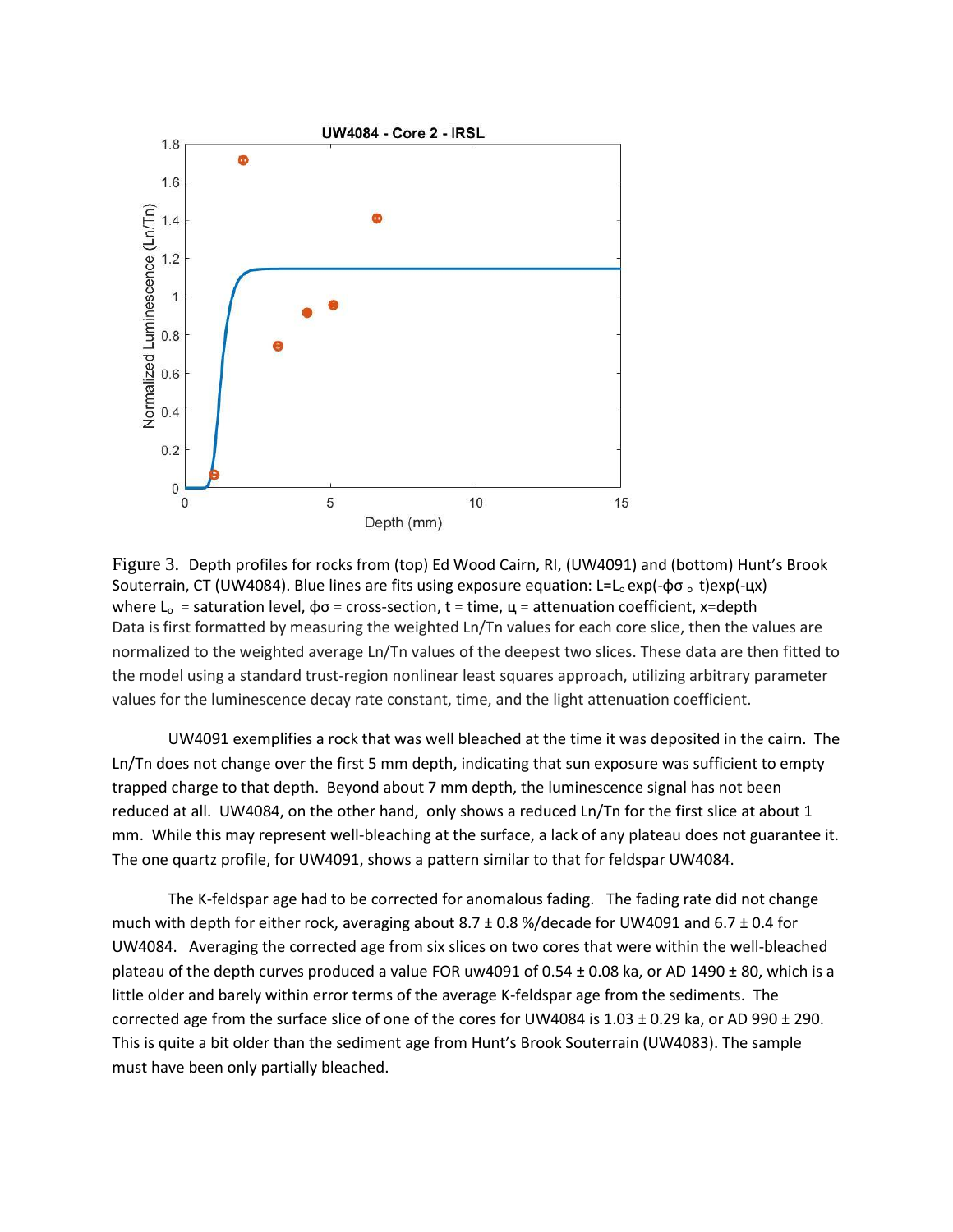The surface slice from the one core from UW4091 that had measurable OSL signals produced an age of 0.39  $\pm$  0.04 ka, or AD 1630  $\pm$  40, in the range of the K-feldspar sediment ages.

#### **4. Discussion**

The rock samples provided little chronological resolution of the rock structures because most of them were poorly bleached, suggesting there was little exposure to sunlight at the time of their placement. The one rock sample that did appear well-bleached at placement yielded an age that agreed with the K-feldspar ages of the sediments. The feldspar provided a similar age for sites across New England. The quartz ages were younger and more varied. Better understanding of this discrepancy is warranted because resolution is required to show whether the structures are pre-colonial.

Quartz is known to bleach faster than feldspar, so one explanation is that the feldspar signals in these samples are less well bleached than the quartz. But the ages were based on the minimum age model, where the best bleached grains are isolated, and arguments were given earlier of why the youngest feldspar grains appeared well bleached.

Heterogeneity in the distribution of beta irradiation is a problem for single-grain dating because of the relatively short range of beta radiation compared to gamma radiation. (The effect of alpha radiation is not very significant for coarse-grain samples.) A principle cause of heterogeneity for Kfeldspars is probably variation in the percentage of internal K of the feldspars themselves, which can be accounted for by increasing the error on the estimation of percent internal K. K feldspars are a principle source of beta radiation. The distribution of these is therefore a main cause of beta heterogeneity for quartz (Mayya et al. 2006). Beta radiation from the U and Th series is assumed to be more evenly distributed. Mayya et al. (2006) proposed a model, recently updated by Chauhan et al. (2021), to evaluate the effect on dose rate to individual grains in the presence of unevenly distributed K-feldspars. Others (David et al. 2007, Feathers et al. 2020) have used this model, using the proportion of beta dose rate to total dose rate and the proportion of beta dose rate stemming from K, to test whether the observed distribution of  $D_e$  values could be explained by beta heterogeneity. We applied this to seven samples using the finite mixture model (Galbraith and Roberts 2012). Using the Mayya et al. model to adjust the dose rate of the lowest component (similar to the minimum age) on the assumption these grains were far from K-feldspar hotspots, we compared the adjusted age to the age of the 2<sup>nd</sup> component (which is about the same magnitude as the central age). In no cases could the adjusted age come anywhere near to matching the age of the  $2<sup>nd</sup>$  component, indicating that by this model beta heterogeneity could not explain the differences in  $D_e$  of the components. Nevertheless, in case this model underestimates possible heterogeneity, we increased the over-dispersion value typical of a single-age sample in the minimum age model to 25% to gauge the effect on the quartz ages. It did not make a significant difference for any sample. The biggest change, for UW4102, made a difference of only 30 years in the age. Microdosimetry does not seem able to explain the young ages of the quartz.

The quartz signal is composed of several components based on their bleachability (Jain et al. 200 ). The SAR method for determining  $D_e$  in quartz was designed to work on the fast bleaching ccomponent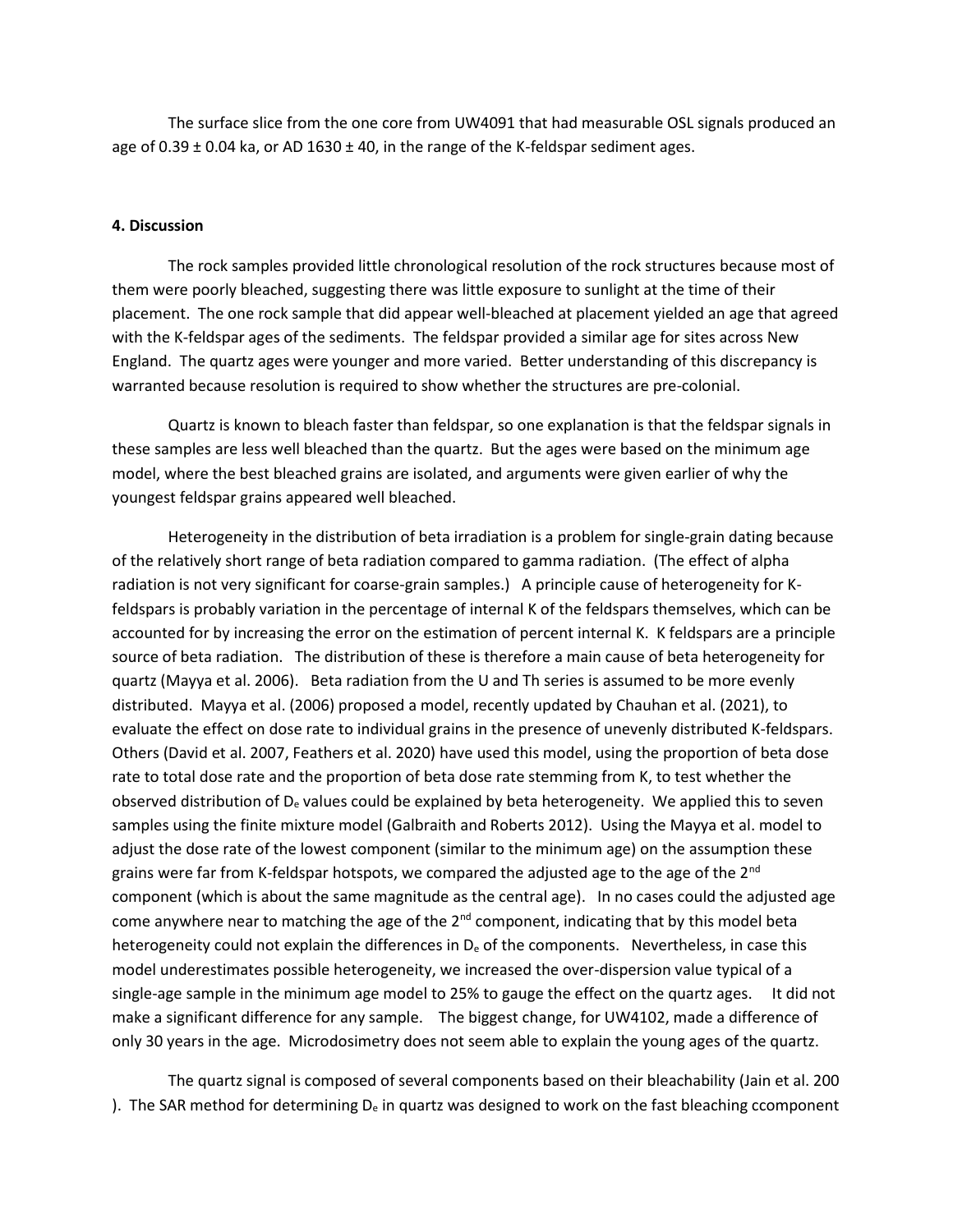and is strictly applicable only to quartz signals dominated by that component (Wintle and Murray 2006). A commonly referenced model of that kind of signal is the Risø calibration quartz from a Danish beach sand. The shape of the quartz decay curves for two samples, UW4087 and UW4101, were compared with the Risø standard using linear modulated OSL (LM-OSL). In conventional OSL, the power of the stimulating laser is kept constant during measurement, but in LM-OSL the power is ramped from zero to maximum during measurement. This facilitates visual separation of the components, because the fast component empties much earlier than slower components. Here the laser was ramped from 0 to 90% power in 30s. In this mode, the Risø standard shows a sharp peak centered at about 5.4% power, dropping to a low value by 16.2% power. Where a slower bleaching component is significant, the drop from the peak value is much less. The ratio of the 16.2% signal to the 5.4% signal in the Risø standard is on average 0.29  $\pm$  0.13, where it is 0.55  $\pm$  0.43 for UW4087 and 0.39  $\pm$  0.33 for UW4101. Both samples have signals with significant slower components, although there is lots of variation. Figure 4 shows LM-OSL quartz for the three samples, selecting grains with the average ratio. UW4087 clearly has a different shape than the Risø curve. The curve for UW4101 is similar to that for Risø but has a shoulder on the main peak that probably represents a slower component. This could explain younger quartz grains in the New England samples if the young grains correlate with high ratios. However, this is not the case for UW4087 although it is the case for UW4101. For the latter sample, grains with ratios less than 0.4 (more dominance by fast component) have an average  $D_e$  of 3.4  $\pm$  0.6 Gy compared to those with ratios greater 0.4 of 2.7 ± 0.4 Gy. Recent work (Rajapara et al. 2022) has suggested that samples with a significant slower component can underestimate the age because of sensitivity change of the natural signal.



Figure 4. Normalized linear modulated OSL for three quartz grains, from UW4087, UW4101 and Risø standard. The ratios of 16.2 to 5.4% power is 0.62, 0.40, and 0.20 respectively.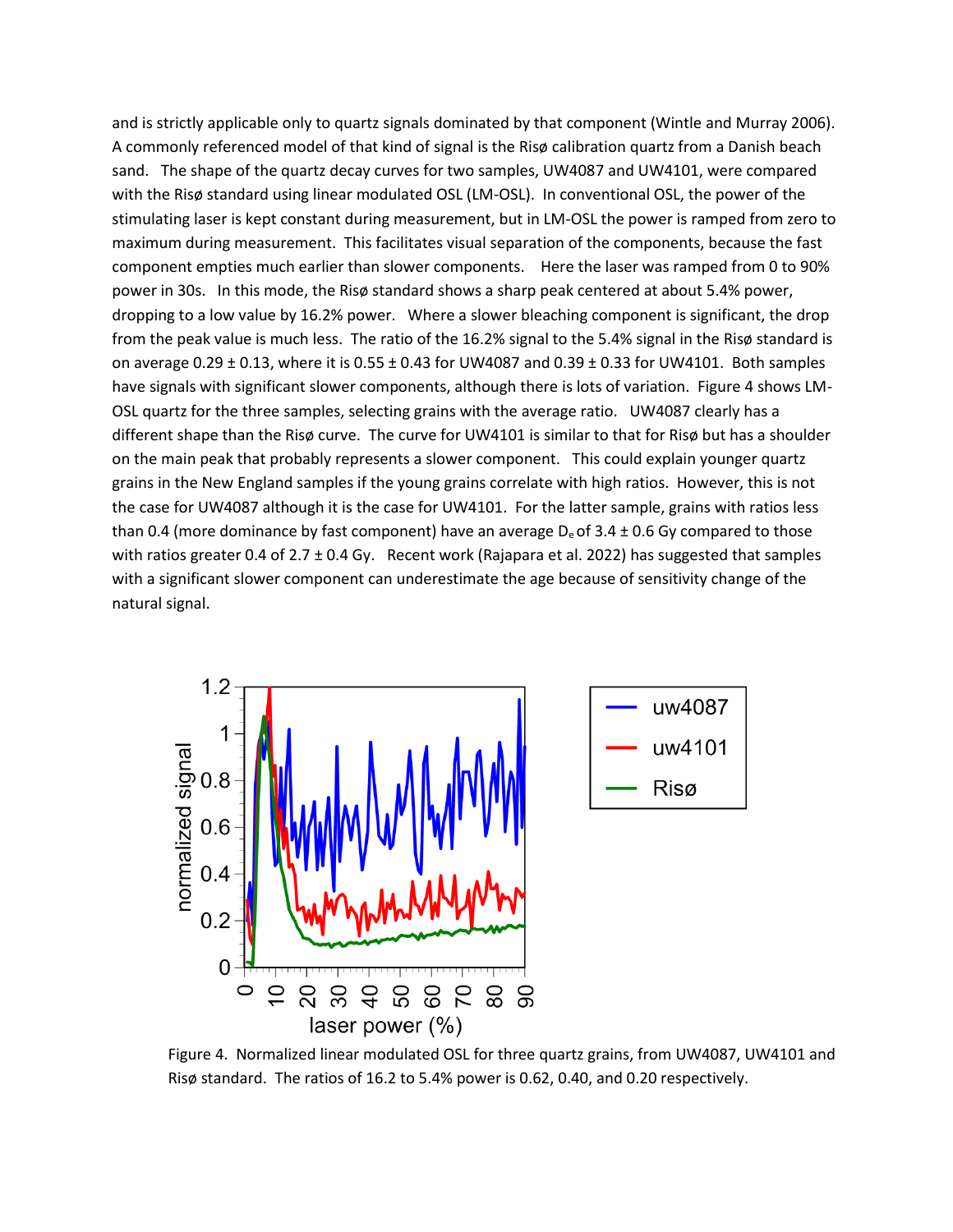Normalization is the signal at 5,4% power. Greater fluctuations in the curves for UW4087 and UW4101 are due to a much lower intensity signal compared to that for Risø.

Another way to look at this is by using the fast ratio, a ratio of signal measured early on a conventional OSL decay curve and of a signal measured later on (Duller 2012). This was done on two samples, UW4081 and UW4087, plus the Risø standard, using the signals at 0.02 s and 0.22-0.26 s, with the signal at 0.70-1.0 s subtracted as background. The ratio will increase for samples dominated by a fast component. Figure 5 shows the distribution of fast-ratio values. While mean values do not vary much, the distribution from UW4081 and UW4087 extends to much lower values than it does for the Risø standard. Also, in both UW4081 and UW4087 the ratio tended to increase with De, shown for UW4081 (Figure 6), although with a lot of scatter.



Figure 5. Box plots showing distribution of two samples plus the Risø standard. The box lines from bottom to top represent the 10<sup>th</sup> 25<sup>th</sup>, 50<sup>th</sup> (median), 75<sup>th</sup> and 90th percentiles, while the open circle represents the mean. Negative values, caused by high backgrounds are excluded. No negative values were obtained for the Risø standards, but 12 percent of UW4081 values and 24% of UW4087 values were.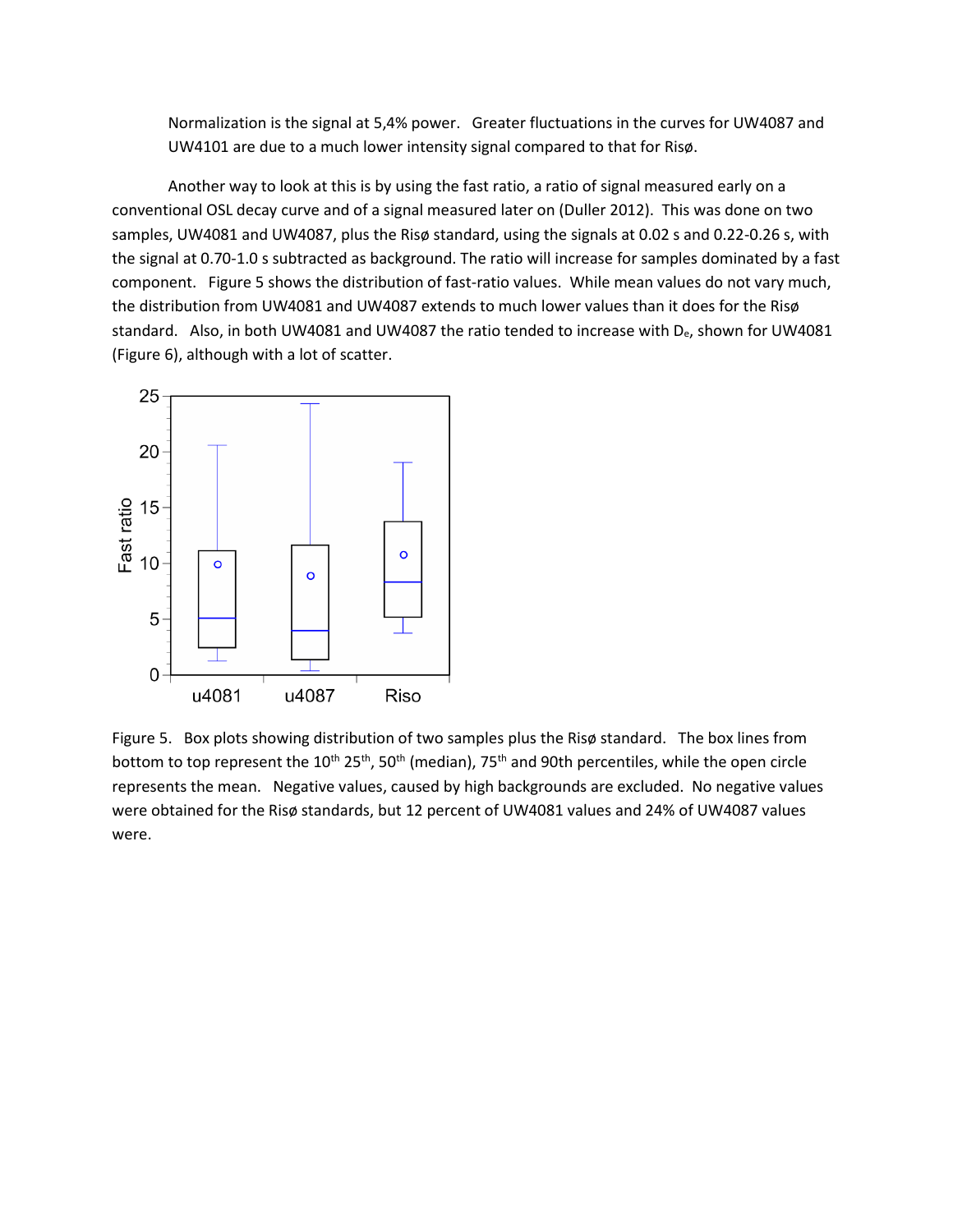

Figure 6. Fast ratio as a function of  $D_e$  (Gy) for UW4081. Fast ratios greater than 20 were excluded for ease of presentation.

The data suggest that quartz signal decay curves for many grains in the New England samples do not conform to that expected if dominated by the fast component. These data are not as conclusive as they could be because the intensities of the quartz signals are so low. Figure 7 compares the quartz and feldspar intensities for UW4081 and UW4092. The feldspar signal is 2-3 orders of magnitude larger than the quartz signals. Such low quartz signals make truly young grains difficult to distinguish from those where intensity is just too low for good resolution.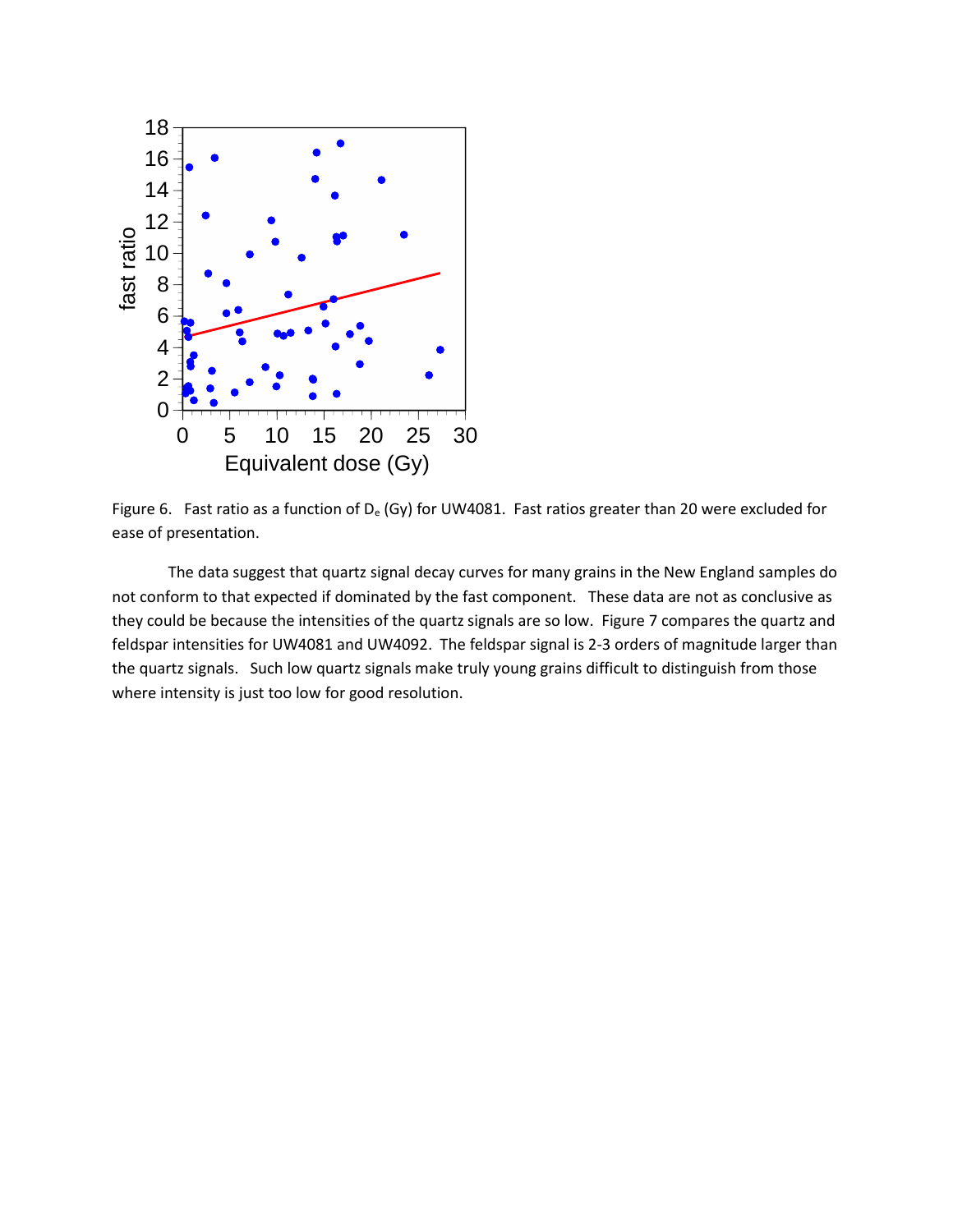

Figure 7. Box plots showing intensity of quartz versus feldspar for UW4081 and UW4092. The signal from the first test dose (about 3 Gy) was used to compare intensities. The box lines from bottom to top represent the 10<sup>th</sup> 25<sup>th</sup>, 50<sup>th</sup> (median), 75<sup>th</sup> and 90th percentiles, while the open circle represents the mean.

If the discrepancy between the quartz and feldspar signals cannot be fully explained, the quartz signals certainly have issues. The feldspar signals have fewer problems and also provide a consistency in ages that the quartz signals cannot provide. Dates on sediments obtained by Mahan (2015,2020) for Upton Chamber and Pratt Hill in Upton, MA, Tolba site near Leverett, MA, and Hopkinton Preserve, RI, range from AD 1450 to 1650, based on minimum age models. These are in the same range as the feldspar dates of AD1590 ± 20 reported here. Interestingly, Mahan used mainly quartz, although some feldspar ages agreed with the quartz. There have been seven radiocarbon dates obtained at American Stonehenge and three at Gungywamp, all on charcoail, but only one of the radiocarbon dates from American Stonehenge agrees with the luminescence dates reported here.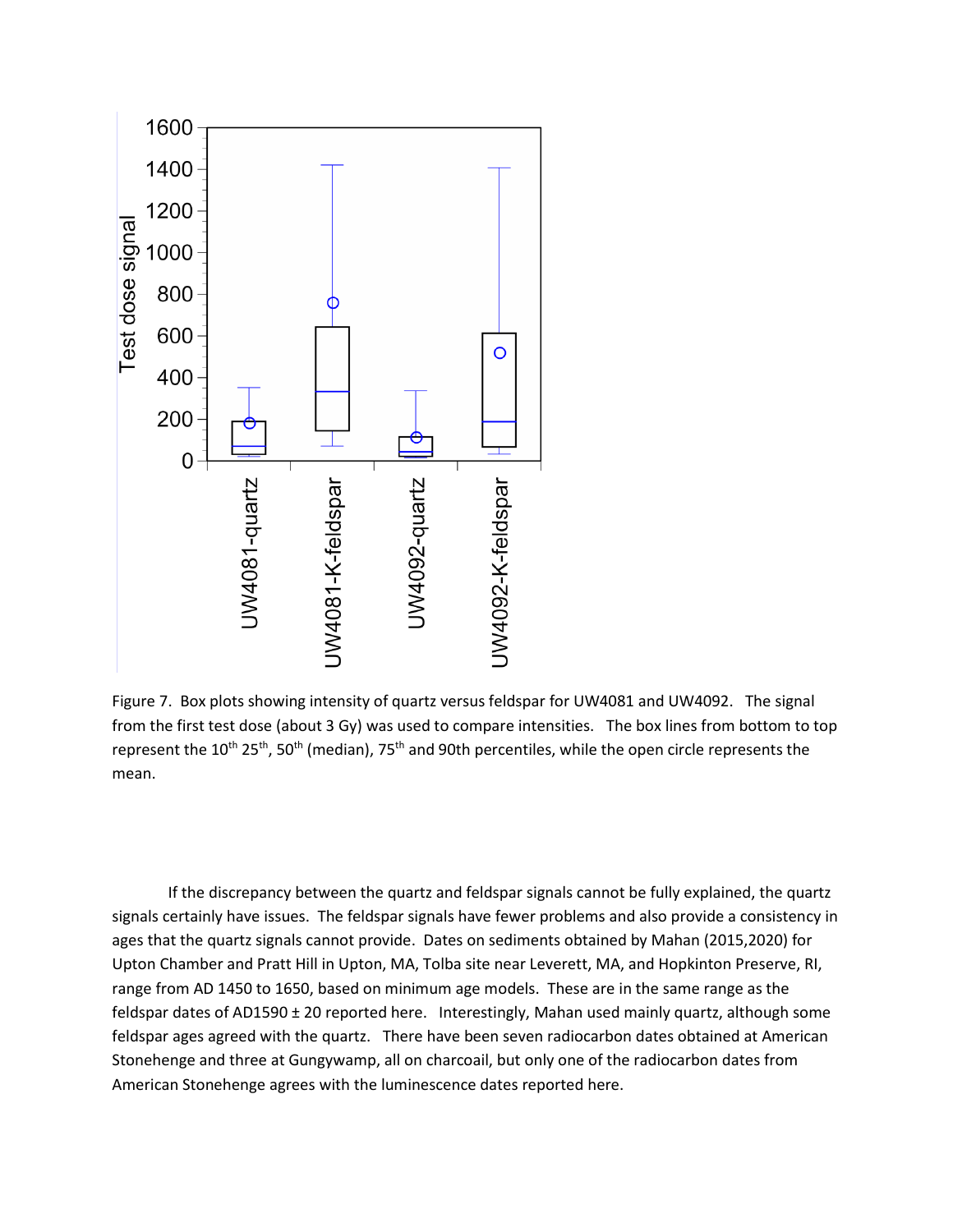While dating these structures does not say who built them, the dates do constrain the possibilities. The AD 1590 ± 20 date rules out colonial settlers. They began settling the coastal regions of Massachusetts in 1620-1630, but reached inland only a few decades later. There were other European visitors to the Northeast prior to AD 1620, including the Vikings (an archaeological site in Newfoundland dates to AD1000), Basque fishermen, and various English and Dutch explorers in the late 1500s and early 1600s. The French founded Quebec in 1608, following a short lived colony on Saint Croix Island in eastern Maine in 1604. But there is no evidence of sustained European settlement in New England prior to 1620. That leaves the ancestors of modern native Americans as the likely builders of the structures.

## **5. Conclusions**

Luminescence dating was applied to sediments and rocks from several rock structures in New England. The sediments were collected from directly underneath rocks in an attempt to date the placement of the rock. The rocks were part of the structures themselves.

The radiation environment for these samples was complex, but combination of *in situ* dosimeters and laboratory measurements produced relatively consistent results for most samples.

Luminescence of the sediments was measured on single grains, using both quartz and Kfeldspars. D<sub>e</sub> was determined by SAR and the age was derived from the minimum age model. Ages were corrected for fading on the feldspars. The feldspar ages from 12 samples were consistent with a single age. The weighted average was AD 1590  $\pm$  20. The quartz ages were systematically younger and covered a wider range of dates including some in the 19<sup>th</sup> century which did not seem credible. The quartz signals were generally weak and many of them did not appear to be dominated by the fast component. These issues cast doubt on the validity of the quartz ages. The feldspars, on the other, did not appear to have serious problems.

Of the five rocks measured, four did not appear to have been well bleached at the time of their placement. Only one rock appeared to have been well bleached and this produced an age in agreement with the feldspar ages.

The ages support building of the structures prior to colonial settlement, probably by native American groups.

## **Acknowledgments**

This project was funded by the New England Antiquities Research Association (NEARA). Collection of the samples was organized by NEARA members, particularly through the efforts of its president, Harvey Buford. The content of the paper, however, is solely the responsibility of the authors. The analytical work was done at the University of Washington.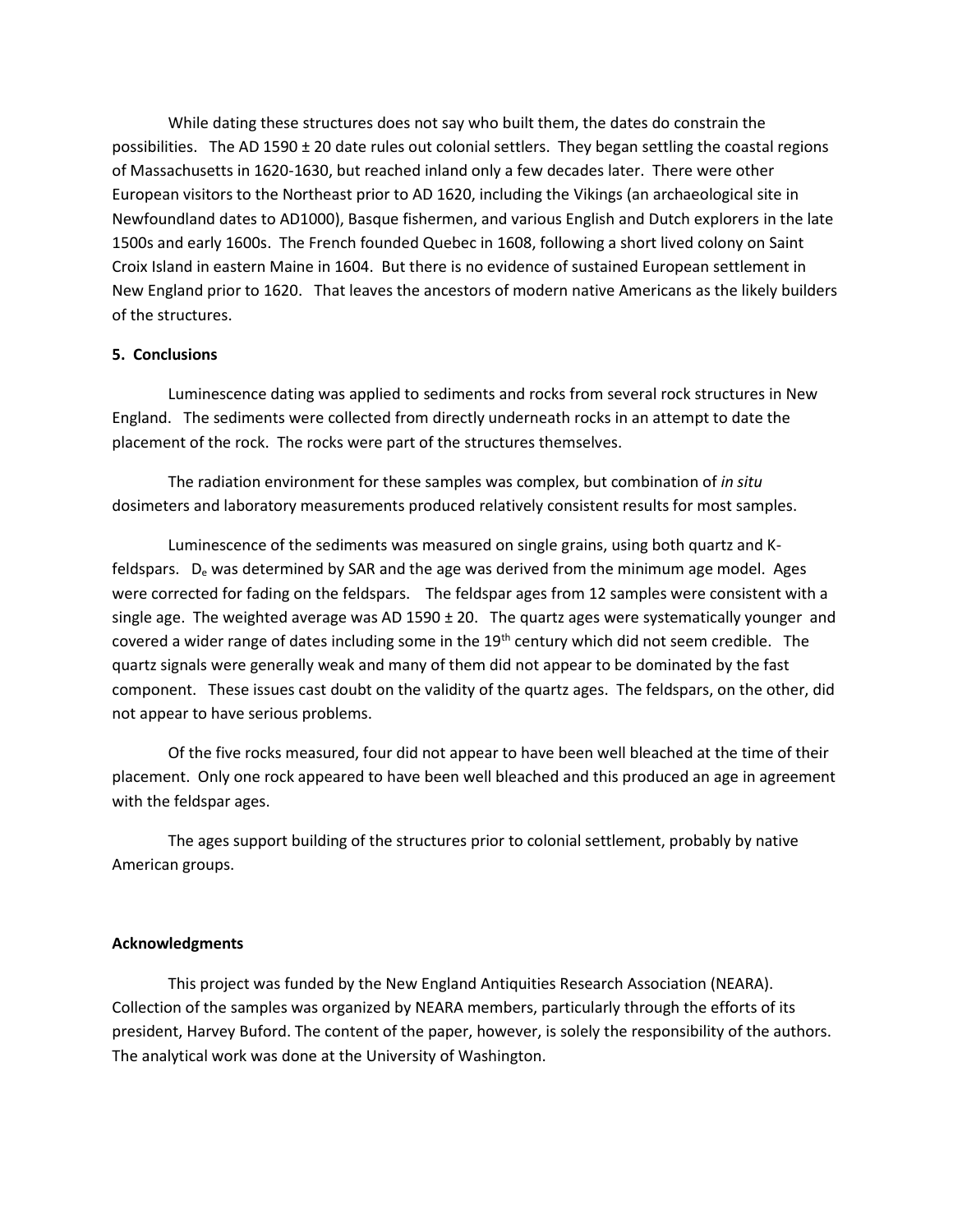#### **References**

Aitken, M. J., 1985. Thermoluminescene Dating. Academic Press, Oxford.

- Auclair, M., Lamothe, M., and Huot, S., 2003. Measurement of anomalous fading for feldspar IRSL using SAR. Radiation Measurements 37, 487-492.
- Banerjee, D., Murray, A. S., Bøtter-Jensen, L., and Lang, A., 2001, Equivalent dose estimation using a single aliquot of polymineral fine grains. *Radiation Measurements* 33:73-93.
- Buylaert, J-P., Jain, M., Murray, A. S., Thomsen, K. J., Thiel, C., and Sohbati, R., 2012. A robust feldspar luminescence dating method for Middle and Latge Pleistocene sediments. Boreas 41, 435-451.
- Chauhan, N., Selvam, T. P., Anand, S., Shinde, D. P., Mayya, Y. S., Feathers, J. K., and Singhvi, A. K., 2021. Distribution of natural beta dose to individual grains in sediments. *Proceedings of the Indian National Science Academy* https:\doi.org/10.1007/s43538-021-00057-y
- David, B., Roberts, R.G., Magee, J., Mialanes, J., Turney, C., Bird, M., White, C., Fifield, L.K., Tibby, J., 2007. Sediment mixing at Nonda Rock: investigations of stratigraphic integrity at an early archaeological site in northern Australia and implications for the human colonisation of the continent. J. Quat. Sci. 22, 449–479.
- Duller, G. A. T., 2012. Improving the accuracy and precision of equivalent doses determined using the optically stimulated luminescence signal from single grains of quartz. *Radiation Measurements* 47, 770-777.
- Feathers, J. K., Zedeño, M. N., Todd, L., and Aaberg, S. A., 2015, Dating stone alignments by luminescence. *Advances in Archaeological Practice* 3: 378-396.
- Feathers, J. K., More, G., Solis, P., and Burkholder, J. E., 2019. IRSL dating of rocks and sediments from desert geoglyphs in coastal Peru. *Quaternary Geochronology* 49:177-183.
- Feathers, J. K., Evans, M., Stratford, D. J., and de la Peña, P., 2020. Exploring complexity in luminescence dating of quartz and feldspars at the Middle Stone Age site of Mwulu's Cave (Limpopo, South Africa). *Quaternary Geochronology* <https://doi.org/10.1016/j.quageo.2020.101092>
- Galbraith, R. F., and Roberts, R. G., 2012. Statistical aspects of equivalent dose and error calculation and display in OSL dating: an overview and some recommendations. *Quaternary Geochronology* 11:1-27.
- Hoffman, C., 2019. Stone prayers: native American constructions of the eastern seaboard. Arcadia Publishing, West Columbia, SC.
- Ives, T. H., 2013. Remembering stone piles in New England. *Northeast Anthropology* 79-80, 37-80.
- Ives, T. H., 2015. Cairnfields in New England's forgotten past. *Archaeology of Eastern North America* 43, 119-132.